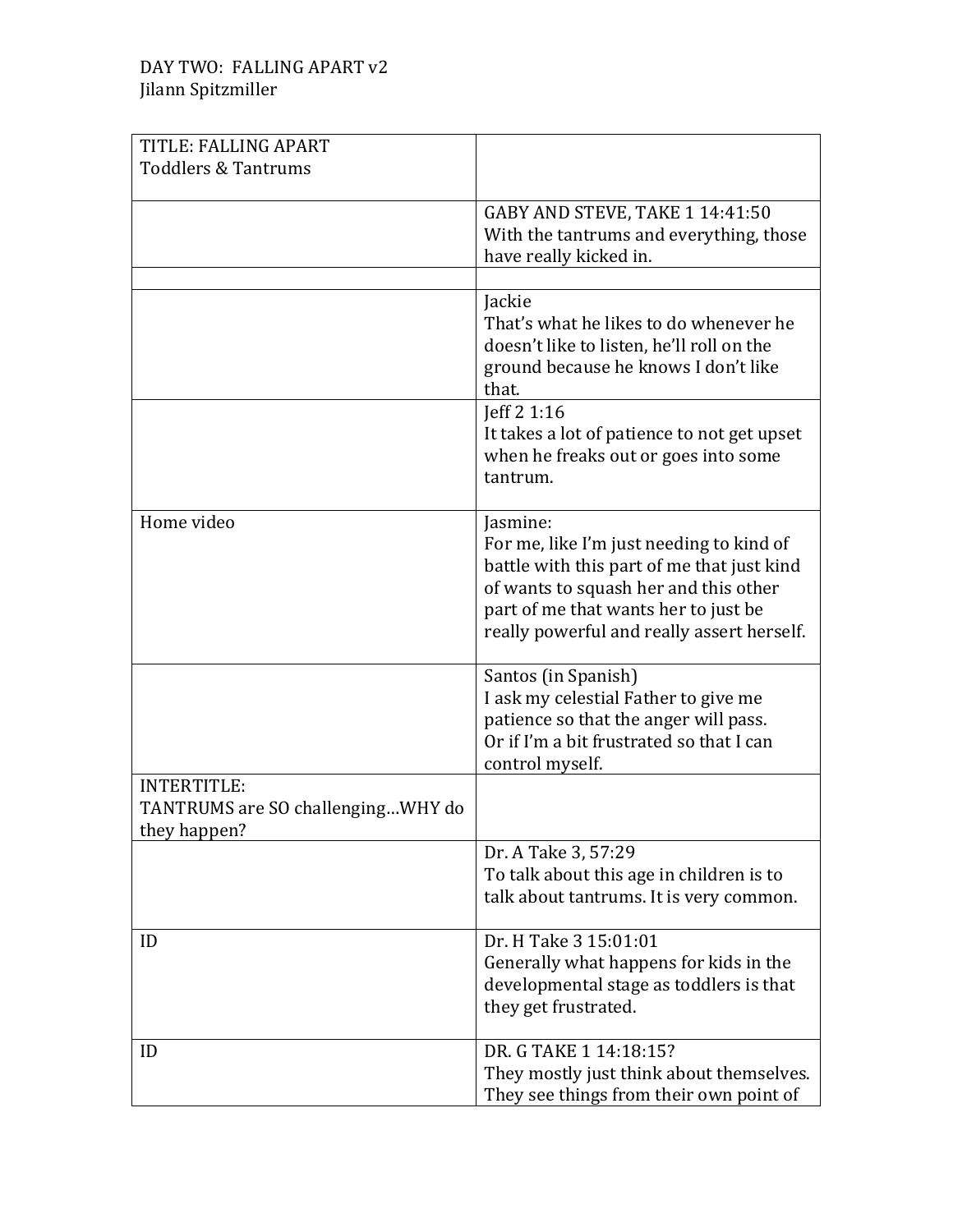|                                                          | view. They haven't learned to see things<br>from another person's point of view yet<br>so you can't expect that from them.                                                                                                                                                                                                                                   |
|----------------------------------------------------------|--------------------------------------------------------------------------------------------------------------------------------------------------------------------------------------------------------------------------------------------------------------------------------------------------------------------------------------------------------------|
| ID                                                       | Dr. A Take 3, 57:29<br>Toddlers think that they can do anything<br>and they don't have a concept of time. So<br>they are going to want to do everything<br>in that moment.                                                                                                                                                                                   |
| Home video                                               | Everything is based on what they want.                                                                                                                                                                                                                                                                                                                       |
|                                                          | In some circles we speak of this age as<br>the "I, my, me, mine".                                                                                                                                                                                                                                                                                            |
| Home video                                               | Dr. G. Take 4 00:16                                                                                                                                                                                                                                                                                                                                          |
| Dr. G on camera                                          | A lot of people think that tantrums are<br>manipulative. But really I think that's a<br>small percentage of the tantrums. The                                                                                                                                                                                                                                |
| Home video                                               | majority of tantrums are caused by spill-<br>over of emotions, just buildup of<br>frustration that the child does not know<br>how to control or deal with.                                                                                                                                                                                                   |
| Dr. G on camera                                          | They just reach a point where they don't<br>know what to do with all the feelings<br>that they have.                                                                                                                                                                                                                                                         |
| Dr H on camara                                           | Dr. H Take 4 10:24                                                                                                                                                                                                                                                                                                                                           |
| <b>TITLES ON SCREEN</b>                                  | So as a toddler, part of it is that you have<br>not yet developed coping skills as<br>effectively as you will down the line. And<br>as a parent, part of what you want to do<br>is help develop those coping skills. You<br>want to help develop what I would call<br>emotional literacy. What's the word that<br>goes with that feeling that you're having? |
| <b>INTER-TITLE:</b>                                      |                                                                                                                                                                                                                                                                                                                                                              |
| How can I help my TODDLER learn<br>about their FEELINGS? |                                                                                                                                                                                                                                                                                                                                                              |
|                                                          | DR.H<br>So as parents, one of the things that's<br>helpful is to start to label emotions, start<br>to talk about what makes you feel a                                                                                                                                                                                                                       |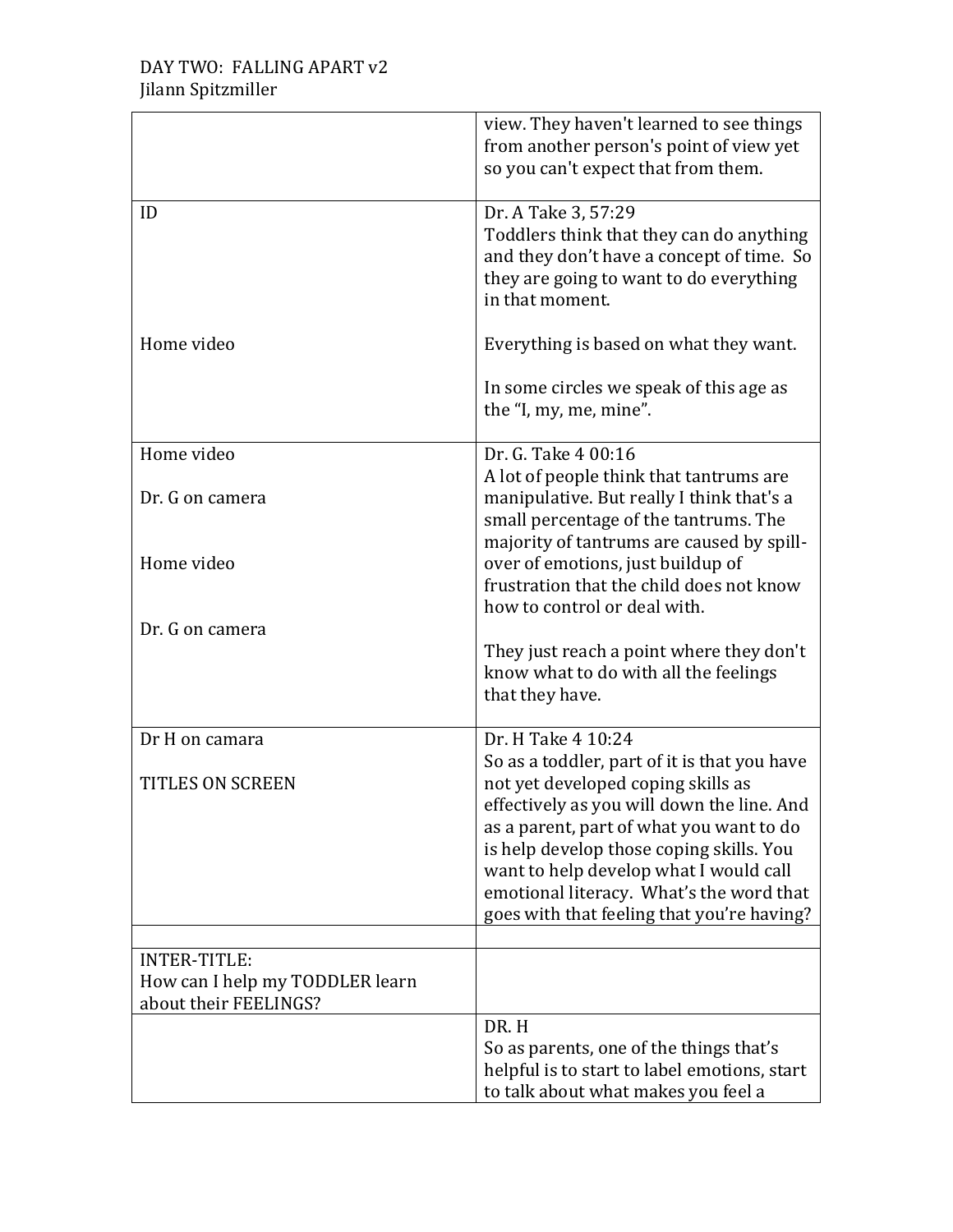|                      | certain way. To help the child<br>understand that having an emotion is<br>okay, it's what you do with that emotion<br>that's important.                                                                                                                                                                                                                                                                                                                                                                                                                                                                                                                                                                           |
|----------------------|-------------------------------------------------------------------------------------------------------------------------------------------------------------------------------------------------------------------------------------------------------------------------------------------------------------------------------------------------------------------------------------------------------------------------------------------------------------------------------------------------------------------------------------------------------------------------------------------------------------------------------------------------------------------------------------------------------------------|
| Paper plate exercise | Dr. H 4 11:22<br>one of the things that I've done with<br>parents is take a paper plate and you<br>draw a happy face on one side and a sad<br>face on the other, and you have the child<br>use that to sort of demonstrate 'this is<br>how I'm feeling'. And then you actually<br>can develop skills, like when I'm sad, or<br>mad if that's the feeling they describe,<br>here are the two or three things that I<br>can try and do. I go in my room and I lay<br>on my bed, or I breathe like a dragon,<br>take some deep breaths. Those kinds of<br>things. And as kids get older and they<br>develop a sort of a wider range, as a<br>parent what you can do is you then can<br>help them expand their range. |
|                      | JOSH Take 3, 12:36:37<br>She wants to figure out how to put<br>words to the things she's feeling. And<br>that's part of kind of our job as parents,<br>to help fill that in and give her a context<br>for her experience and let her know that<br>it's totally normal to have a whole range<br>of feelings.                                                                                                                                                                                                                                                                                                                                                                                                       |
|                      | DR. A 2 49:39<br>So, one way of doing this is to say "I see<br>that you are angry and it caused you<br>great frustration that I tell you no".<br>Then that not only IDENTIFIES the<br>emotion, but also VALIDATES the<br>emotion so that it makes sense to the<br>child.                                                                                                                                                                                                                                                                                                                                                                                                                                          |
|                      |                                                                                                                                                                                                                                                                                                                                                                                                                                                                                                                                                                                                                                                                                                                   |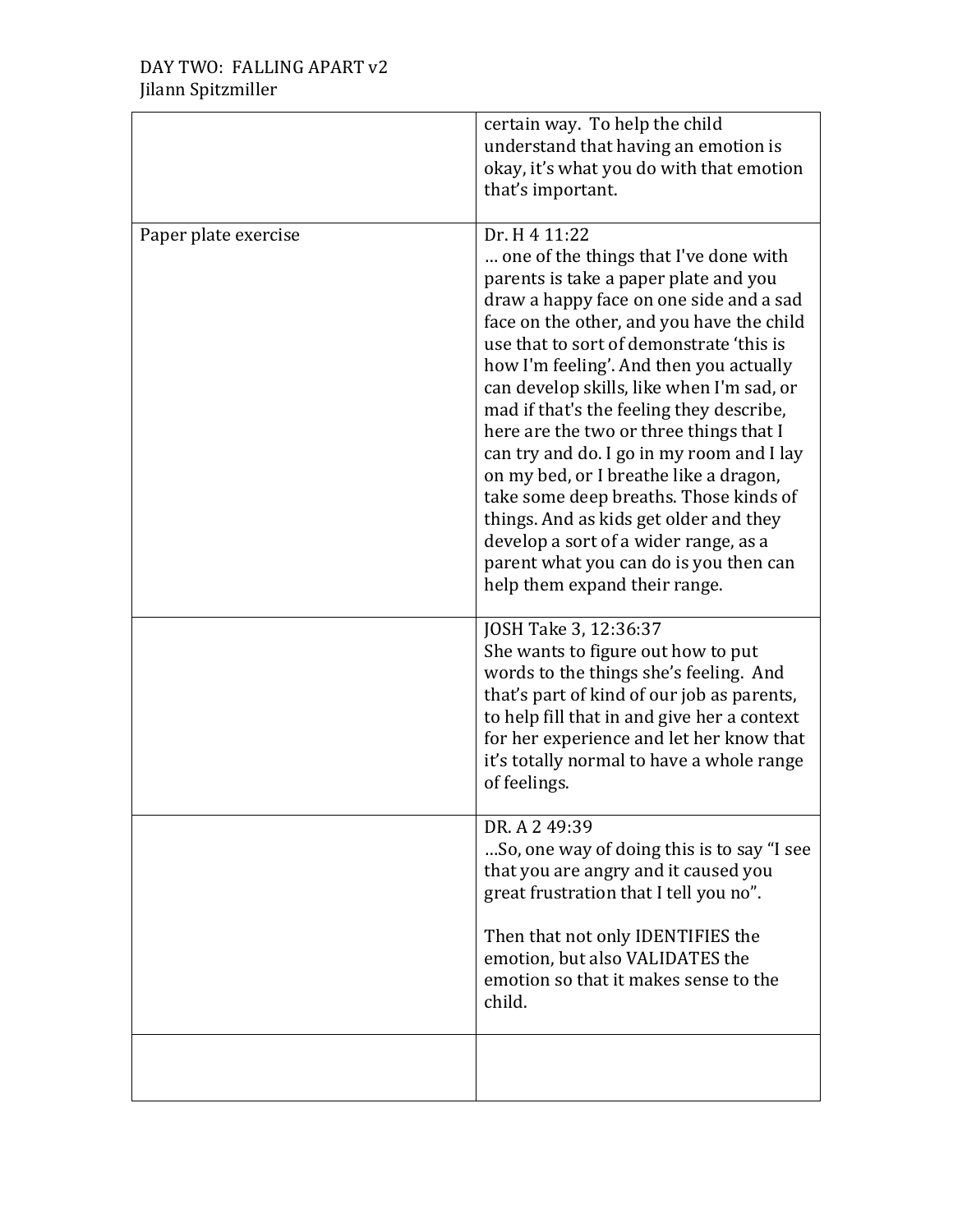|                                                       | Caroline Take 4 cont'd<br>Even just explaining to him, "oh you're<br>super tired. You woke up really early.<br>And for him to hear that, that actually<br>helps him understand why he's feeling<br>the way he's feeling too.                                                                                                                                                                                                                                                                           |
|-------------------------------------------------------|--------------------------------------------------------------------------------------------------------------------------------------------------------------------------------------------------------------------------------------------------------------------------------------------------------------------------------------------------------------------------------------------------------------------------------------------------------------------------------------------------------|
|                                                       | <b>GABY TAKE 2 50:46</b><br>I noticed a few days ago he started<br>saying "I'm sad, mama." And so I can see<br>like those little improvements.                                                                                                                                                                                                                                                                                                                                                         |
|                                                       | DR. G<br>A child who can identify their emotions<br>and communicate that to someone else,<br>is going to have a lot easier time with<br>relationships.                                                                                                                                                                                                                                                                                                                                                 |
| But when we get to MELTDOWN mode<br>what should I DO? |                                                                                                                                                                                                                                                                                                                                                                                                                                                                                                        |
|                                                       | CAROLINE Take 4, 11:00<br>And what sometimes I do when he goes<br>into major meltdown is to just give him<br>the spaceSo I decide, I'm just going to<br>give him a little spaceI'm not going to<br>get worried, or upset or demanding<br>because it just escalates.                                                                                                                                                                                                                                    |
|                                                       | GUSTAVO take 3, 12:12:52<br>Because if I keep on fighting or I start<br>fighting with them while they're having a<br>tantrum, I will stay angry and I'm not<br>going to fix anything like that.                                                                                                                                                                                                                                                                                                        |
|                                                       | Dr. G. Take 4 2:39<br>What you really need to do is just let<br>some of that emotion get out. So stay<br>near them. A lot of kids don't want to be<br>held right in the first throes of a tantrum,<br>but you want to stay close. You want to<br>make sure that they don't hurt<br>themselves. And then just let some of<br>that emotion get out, and then be there<br>for them when it does start to decrease<br>so that you can comfort them, hold them,<br>maybe redirect them into a new activity. |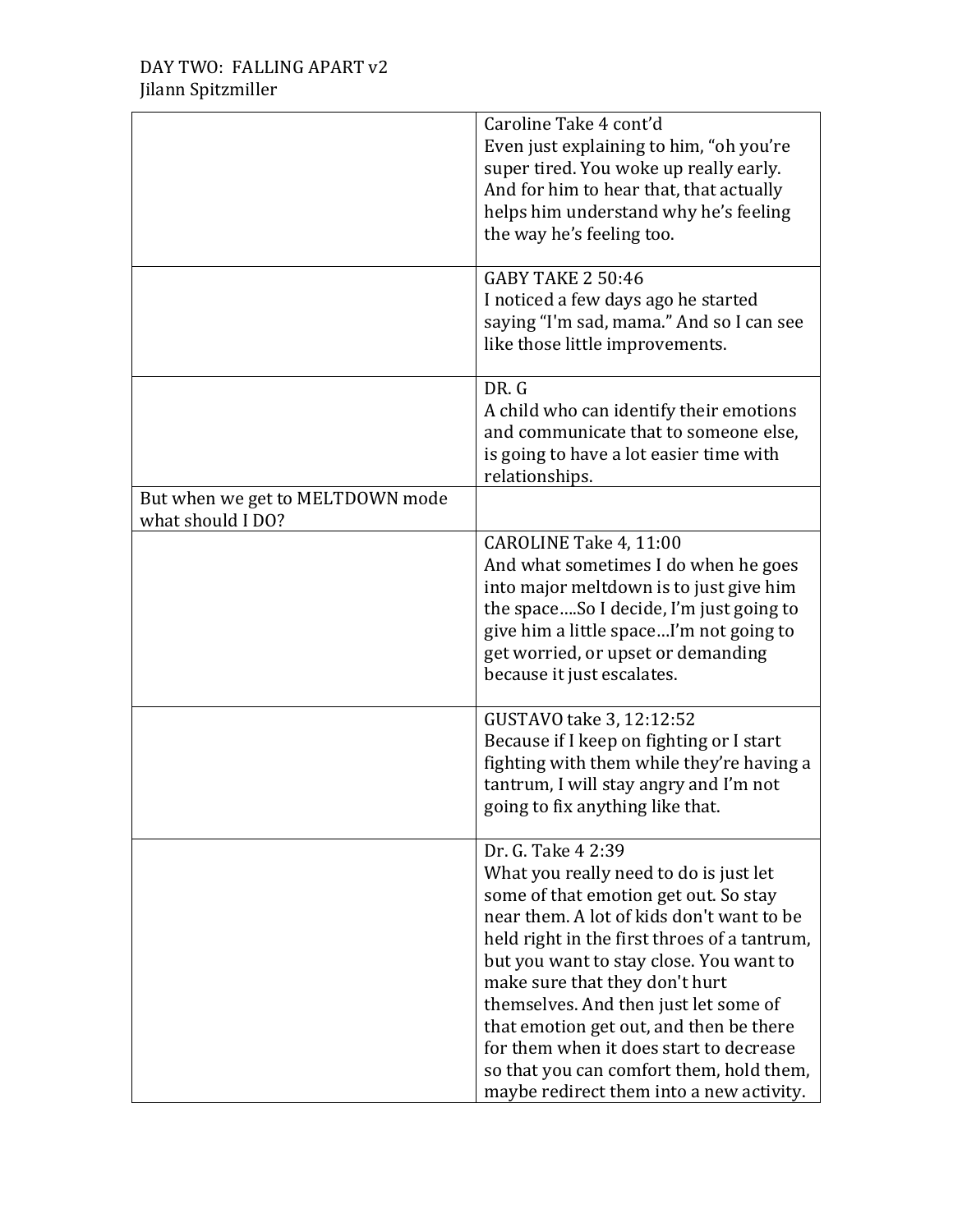|                              | But really I think the first few minutes<br>you just have to let some of that out                                                                                                                                                                                                                                                                                                                                                                                                                                                                                                                                                                           |
|------------------------------|-------------------------------------------------------------------------------------------------------------------------------------------------------------------------------------------------------------------------------------------------------------------------------------------------------------------------------------------------------------------------------------------------------------------------------------------------------------------------------------------------------------------------------------------------------------------------------------------------------------------------------------------------------------|
|                              | JASMINE Take 1, 12:24:50<br>Hopefully on a good day I'll remember to<br>just take a deep breath and kind of<br>change my plans and realize she's having<br>a tantrum because she's feeling bad and<br>she's needing more connection and kind<br>of just sit down next to her and just be<br>with her while she falls apart and<br>expresses herself. I'll just say to her<br>"Honey, it looks like you're having a hard<br>time and I'm just going to stay close to<br>you while you have your hard time." And<br>she'll just say "No, get away from me"<br>and she'll sometimes kick and push me<br>and I'll say "Well, how about if I sit right<br>here?" |
|                              | And I'll just sit there and just try to be as<br>connected as I can until she's<br>remembering that we have each other<br>and we can be together again. And<br>sometimes that'll take awhile. And I'll<br>just to internally just kind of let go of like<br>all of what I wanted to do. And on a good<br>day I'll be able to do that and on a bad<br>day I'll be a little more grumpy about it.                                                                                                                                                                                                                                                             |
| EZ in bed, home video        | Jackie Take 2, 18:33:30<br>Also just talking to him throughout the<br>tantrum really calms him down, for him<br>know that I'm not trying to pick on him, I<br>guess, but more just understand what<br>he's going through. Cause, I know that<br>the way he sees the world is not the way<br>we see the world, he sees a one track<br>way.                                                                                                                                                                                                                                                                                                                   |
| What about using a TIME OUT? |                                                                                                                                                                                                                                                                                                                                                                                                                                                                                                                                                                                                                                                             |
|                              | Dr. G. Take 4 3:29<br>I don't think that's an appropriate time<br>to do a time out, during a tantrum. And<br>you don't want to send them away or                                                                                                                                                                                                                                                                                                                                                                                                                                                                                                            |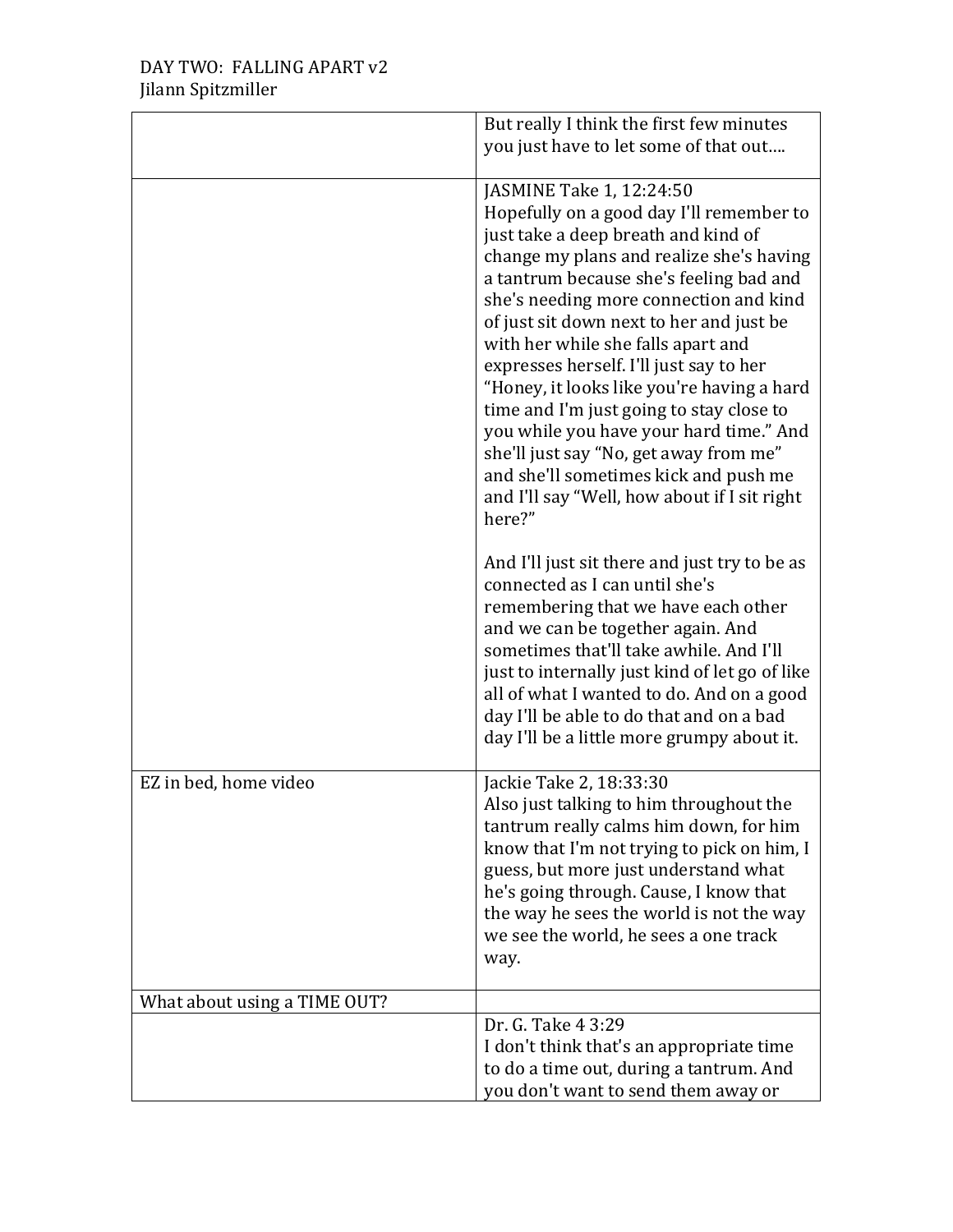|                                                       | separate them, because they're already<br>so overwhelmed and so frustrated, and<br>basically scared because having that<br>much frustration or anger is scary to a<br>small child. And to send them into time<br>out is just going to scare them even more<br>because the child's biggest fear is<br>abandonment by the parent.                                                                                                                                                                                                                             |
|-------------------------------------------------------|-------------------------------------------------------------------------------------------------------------------------------------------------------------------------------------------------------------------------------------------------------------------------------------------------------------------------------------------------------------------------------------------------------------------------------------------------------------------------------------------------------------------------------------------------------------|
| Is SPANKING a good way to CONTROL a<br>TANTRUM?       |                                                                                                                                                                                                                                                                                                                                                                                                                                                                                                                                                             |
|                                                       | DR. G<br>You have to kind of think ahead to where<br>the child is going to be in 5 or 10 years<br>and if the only way that you've been<br>controlling things is with spanking,<br>there's going to reach a point where that<br>doesn't work. And then you don't have<br>the relationship and communication<br>built up that you need to get through<br>those later years. So I think it's just<br>important to start from the very<br>beginning with communicating with<br>them, at their level, but in a respectful<br>way. The way that you want respect. |
| But sometimes my child's TANTRUM<br>really upsets ME. |                                                                                                                                                                                                                                                                                                                                                                                                                                                                                                                                                             |
|                                                       | Dr. H<br>If I'm being honest I'm going to say it's<br>pretty challenging to say "well, we'll<br>figure this out". But part of it is the more<br>you up the ante, the more you raise your<br>voice, the more you say things like "Stop"<br>Those kinds of things aren't very helpful<br>because your child is sort in a vapor lock.<br>They're not listening to you. They are<br>lost in a sea of frustration and other<br>emotions that are really overwhelming.                                                                                            |
|                                                       | Take 3 - 1:05:15 Dr. Aceves:<br>One recommendation for parents is also<br>to know that we need to calm down, we<br>need to learn to breathe deeply.                                                                                                                                                                                                                                                                                                                                                                                                         |
|                                                       | The same recommendation that we<br>would give the children, count from one                                                                                                                                                                                                                                                                                                                                                                                                                                                                                  |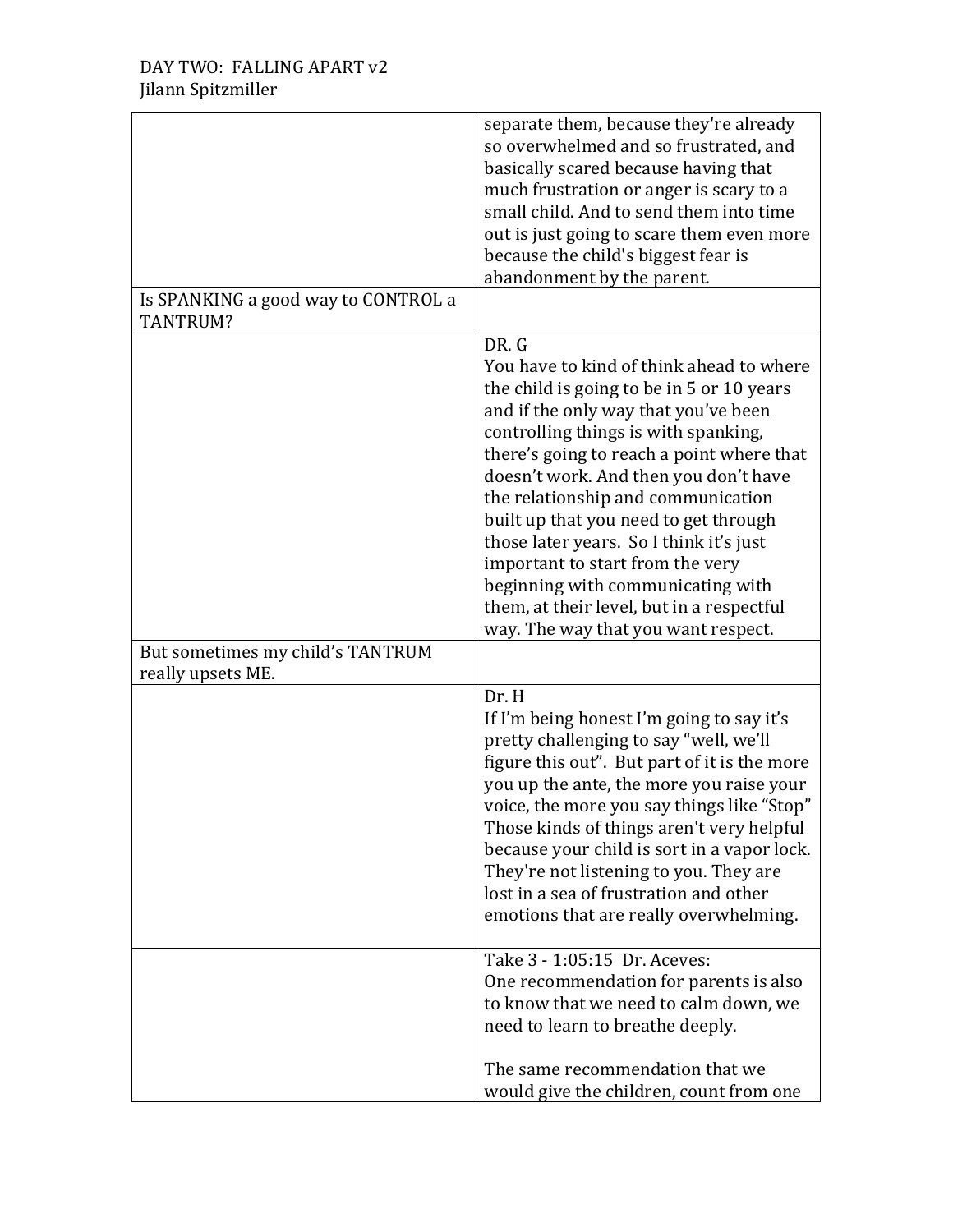|                                   | to ten, take a walk, sing, listen to music,<br>some way of relaxing to try and reduce<br>the level of stress.                                                                                                                                                                                                                                                                                                            |
|-----------------------------------|--------------------------------------------------------------------------------------------------------------------------------------------------------------------------------------------------------------------------------------------------------------------------------------------------------------------------------------------------------------------------------------------------------------------------|
| INTERTITLE:                       |                                                                                                                                                                                                                                                                                                                                                                                                                          |
| Can I actually PREVENT a TANTRUM? |                                                                                                                                                                                                                                                                                                                                                                                                                          |
|                                   | Dr. H. Take 5 - 15:16:50<br>As a parent, I think that you're the best<br>judge of what works for your child and<br>what doesn't work. And there's probably<br>things that all parents should keep in<br>mind. And those are: how much rest<br>does a child get, have they eaten, what's<br>the schedule, are there lots of<br>transitions? And these are the kinds of<br>things that oftentimes can lead to<br>tantrums. |
|                                   | Jeff:<br>He's easily sidetracked, whereas I'm<br>focused on getting to work on time, so<br>it's creating some transition for those<br>two things to more closely merge<br>together and not have anybody crying<br>and screaming as they walk out the door.                                                                                                                                                               |
|                                   | Gaby<br>I can usually see it in his eyes, right<br>before. Like he gives little cues like he's<br>scared. So usually I'll say "you're scared,<br>come give mama a hug".                                                                                                                                                                                                                                                  |
|                                   | <b>leff</b><br>It's pretty clear, as we try to be good<br>parents, that the biggest thing is how to<br>dialogue with him, and at his level.                                                                                                                                                                                                                                                                              |
|                                   | Jasmine:<br>That is like the essence of what life is<br>about – connection and being authentic,<br>and having people be close to you, where<br>you are.                                                                                                                                                                                                                                                                  |
|                                   | Jackie:<br>I just hope he grows up happy. I just<br>hope I do everything right on my part so                                                                                                                                                                                                                                                                                                                             |